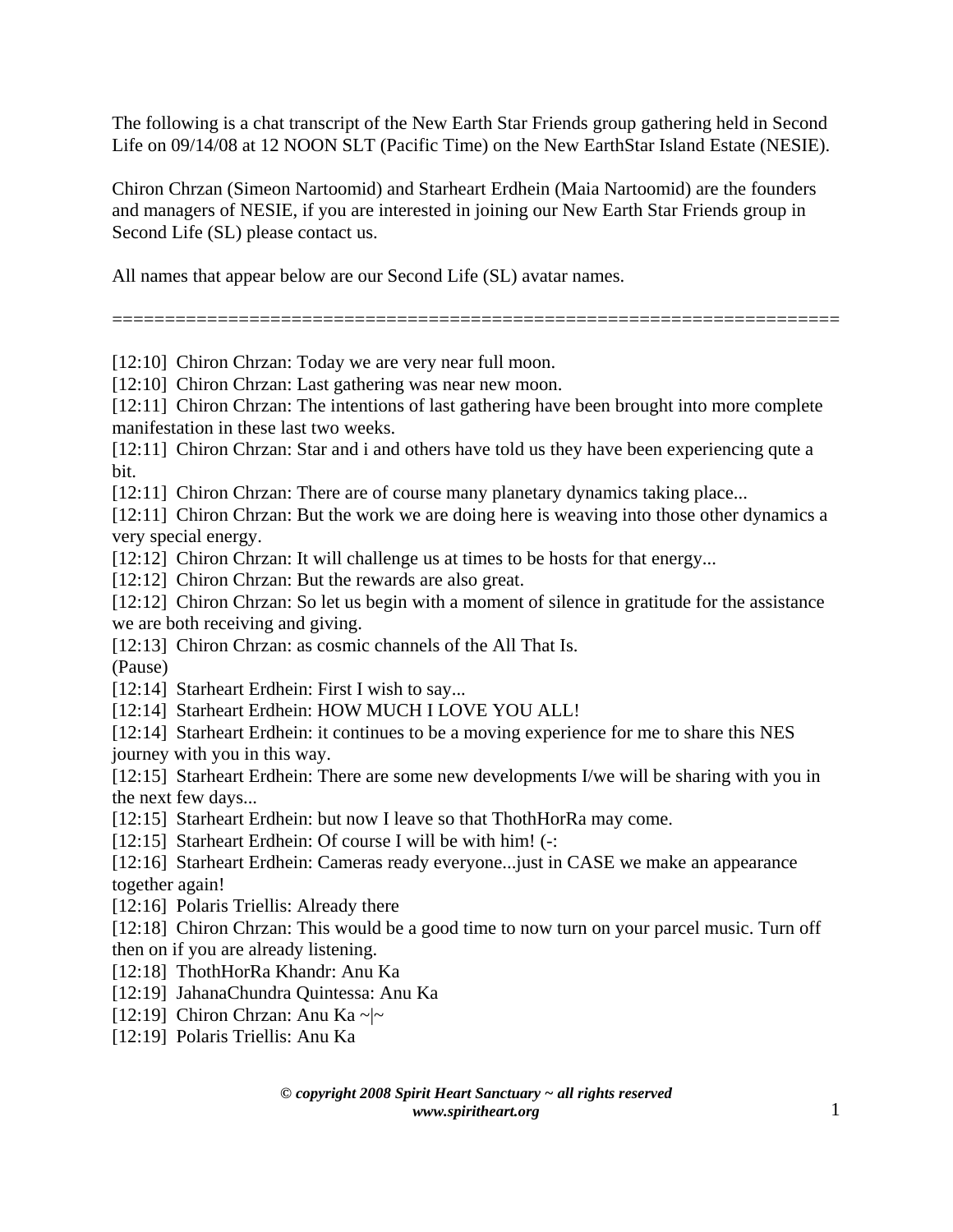- [12:19] Drucilla Karu: Anu Ka
- [12:19] EHMAZM Gothly: Anu Ka
- [12:19] Yara Ragu: Anu Ka!
- [12:19] Makalii Rhiadra: Anu Ka
- [12:19] ThothHorRa Khandr: I wished for my white tiger to join us as well...
- [12:19] BlueEagle Scribe: anu ka
- [12:19] Larimar Questi: Anu Ka
- [12:19] Lhasa Khandr: anu ka thoth
- [12:19] Makalii Rhiadra: I was looking forward to seeing him
- [12:20] ThothHorRa Khandr: He was gifted to me by Drucilla and I thank her.
- [12:20] BlueEagle Scribe: anu ka
- [12:20] Drucilla Karu: You are most welcome
- [12:20] ThothHorRa Khandr: And so you see my companion...
- [12:20] Makalii Rhiadra: oooooh
- [12:20] ThothHorRa Khandr: Taka'Khan
- [12:23] ThothHorRa: I come to you today accompanied by Taka'Khan...
- [12:23] ThothHorRa: He was gifted to me by Drucilla, and I offer my appreciation for her following inner guidance on this act.
- [12:23] ThothHorRa: In the next volume of Numis'OM I write about the importance of the animal beings in Numis'OM...
- [12:23] ThothHorRa: and their evolution here in the current world acting as a bridge into the New Earth.
- [12:23] Drucilla Karu: T\with love
- [12:23] ThothHorRa: Let us summon all the Nature Devas of this Earth to join us in celebration of the Coming Time of the New Earth...
- [12:23] ThothHorRa: which is emerging from the present...
- [12:23] ThothHorRa: indeed is NOW amongst us for those who have eyes to see and heart to feel.
- [12:24] ThothHorRa: Know that the human species contains 'Star Streams' of the animal kingdom within them...
- [12:24] ThothHorRa: This is not the 'evolution' commonly understood...
- [12:24] ThothHorRa: It is a more specific cosmic program of LIGHT that is all-inclusive in it's elemental being.
- [12:24] ThothHorRa: With this insight...
- [12:24] ThothHorRa: Let us call upon these "Tribes" within us that are pictured in the Earth's natural realm...
- [12:25] ThothHorRa: From the Star Stream of the BIRD TRIBE...
- [12:25] ThothHorRa: WE SUMMON THEE...
- [12:25] ThothHorRa: From the Star Stream of the DOG / WOLF TRIBE...
- [12:25] ThothHorRa: WE SUMMON THEE...
- [12:26] ThothHorRa: From the Star Stream of the HORSE / UNICORN TRIBE...
- [12:26] ThothHorRa: WE SUMMON THEE..
- [12:26] ThothHorRa: From the Star Stream of the CETACEAN TRIBE...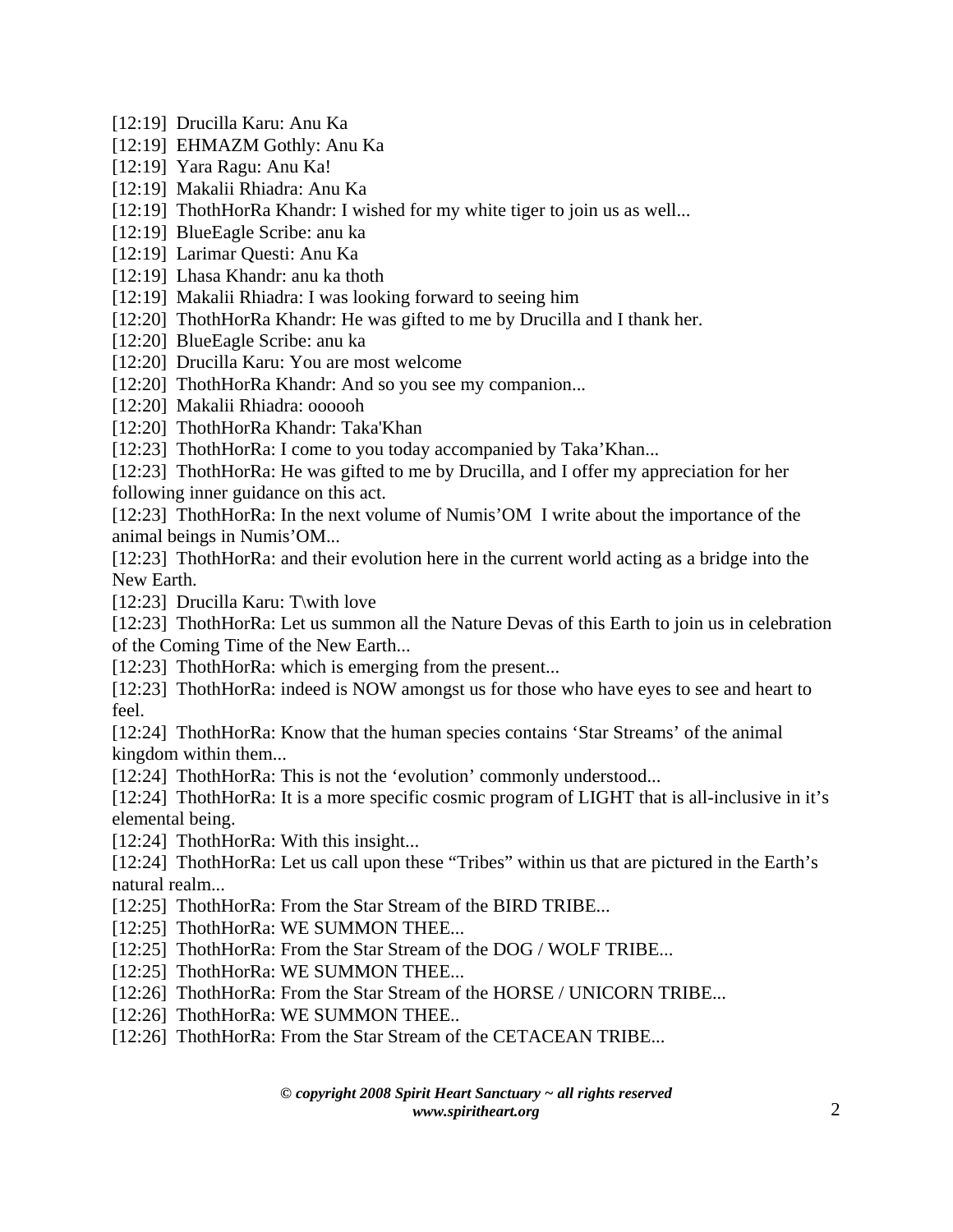- [12:26] ThothHorRa: WE SUMMON THEE..
- [12:27] ThothHorRa: From the Star Stream of the SERPENT / DRAGON TRIBE...
- [12:27] ThothHorRa: WE SUMMON THEE..
- [12:27] ThothHorRa: From the Star Stream of the CAT TRIBE...
- [12:27] ThothHorRa: WE SUMMON THEE...
- [12:28] ThothHorRa: All these Tribes of Nature StarStreams and more come forth!
- [12:28] ThothHorRa: Gather with us now...
- [12:28] ThothHorRa: Quicken in the human DNA the living memory of the ALL...
- [12:29] ThothHorRa: The STARLIGHT of ALL BEING unites us.
- [12:29] ThothHorRa: We acknowledge your Sacred Presence as part of our intrinsic Being...
- [12:29] ThothHorRa: You are the heartbeat of LOVE on the Earth...
- [12:29] ThothHorRa: So you continue to be this throbbing heart in the New Earth...
- [12:29] ThothHorRa: In an even broader spectrum of Creation...
- [12:30] ThothHorRa: Yet released from the need to defend, survive or conquer...
- [12:30] ThothHorRa: Just as humanity will so be released from these driving needs.
- [12:30] ThothHorRa: LET US JOIN NOW...
- [12:30] ThothHorRa: In an oath to serve one another on this planet and beyond...
- [12:30] ThothHorRa: In the realms of starlight we share as our communal font of GRACE.
- [12:31] ThothHorRa: AND SO IT IS!
- [12:31] Chiron Chrzan: Aho
- [12:31] ThothHorRa: If any of you wishes to come with me to the Waterfall...
- [12:31] ThothHorRa: I will be toning the Gaia Egg and offering some mantras...
- [12:31] ThothHorRa: I depart for there now.
- [12:31] ThothHorRa: ANU KA
- [12:31] Polaris Triellis: Anu Ka
- [12:31] Makalii Rhiadra: Anu Ka
- [12:31] Chiron Chrzan: What we wish to do here is...
- [12:31] JahanaChundra Quintessa: AnuKa
- [12:32] Lhasa Khandr: anu ka
- [12:32] Chiron Chrzan: Have everyone wear a Dream Candle
- [12:32] EHMAZM Gothly: Thank you. Anu KA
- [12:32] Drucilla Karu: Anu Ka
- [12:32] Chiron Chrzan: And walk behind ThothHorRa
- [12:32] Chiron Chrzan: single file in midnight mode
- [12:32] BlueEagle Scribe: anu ka
- [12:32] Chiron Chrzan: Drea Candle can be had by touching the colored box by donation box
- [12:37] ThothHorRa Khandr: Now, please turn your parcel music off
- [12:37] ThothHorRa Khandr: Now turn your vollume slider up so that you may hear the tones of the Gaia Egg
- [12:38] ThothHorRa Khandr: Atu ANaa KA HAVE
- [12:38] ThothHorRa Khandr: Atu Kana Ha Have
- [12:39] ThothHorRa Khandr: Nu hu meh at toi nus
- [12:39] ThothHorRa Khandr: Ra HA atu

*© copyright 2008 Spirit Heart Sanctuary ~ all rights reserved www.spiritheart.org* 3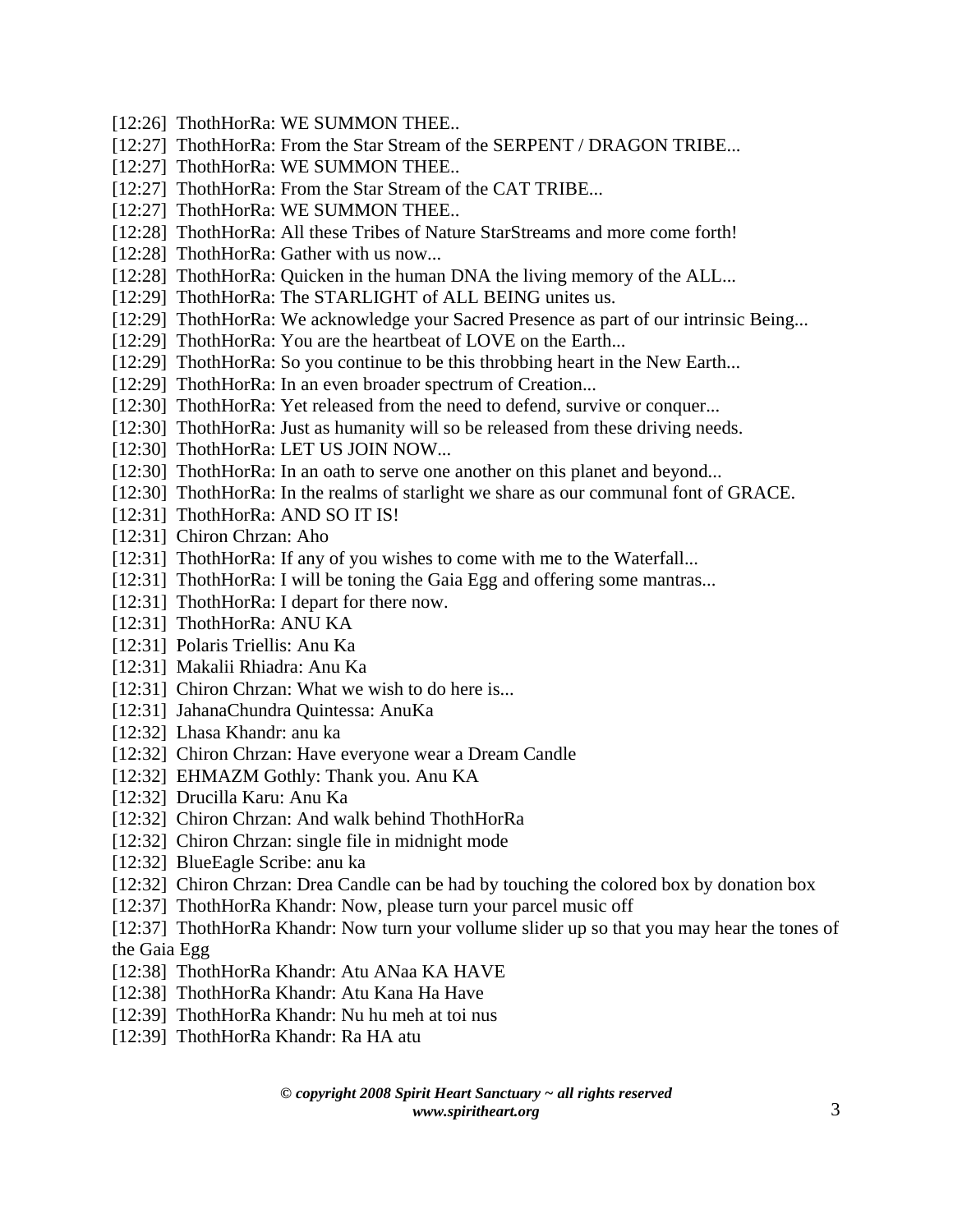[12:40] ThothHorRa Khandr: Offer now your sweet song of the SOUL into the toning of the Gaia Egg

[12:40] ThothHorRa Khandr: Feel the COMPASSION OF THE ANGELIC KINGDOM within you

- [12:40] ThothHorRa Khandr: Hold that candle BRIGHT in your soul!
- [12:41] ThothHorRa Khandr: Up through the reaches of the comos...
- [12:41] ThothHorRa Khandr: the TREE of LIFE glitters and burns...
- [12:41] ThothHorRa Khandr: at the center of the universe.
- [12:41] ThothHorRa Khandr: It CALLS to us...to all worlds...
- [12:41] ThothHorRa Khandr: all heavens of LIGHT
- [12:42] ThothHorRa Khandr: EMBRACE...EMBRACE...EMBRACE
- [12:42] ThothHorRa Khandr: And now...
- [12:42] ThothHorRa Khandr: I offer you an insight...
- [12:43] ThothHorRa Khandr: into a particular Starstream of your own soul...
- [12:43] ThothHorRa Khandr: within your life at this time...
- [12:43] ThothHorRa Khandr: for it is much more VAST than one stream
- [12:43] ThothHorRa Khandr: but now, in this moment, your being is alight in one stream of particular mention
- [12:43] ThothHorRa Khandr: Yaraa...
- [12:44] ThothHorRa Khandr: the stream pouring from you at this moment is the CAT...
- [12:44] ThothHorRa Khandr: in the form of a mountain cougar
- [12:44] ThothHorRa Khandr: EHMAZM...
- [12:44]
- [12:44] ThothHorRa Khandr: your creature stream is the BEAR
- [12:44] ThothHorRa Khandr: POLARIS...
- [12:45] ThothHorRa Khandr: Yours is the CAT also...
- $[12:45]$ .
- [12:45] Vixens Populated Female AO: Could not find animation 'lost7fem'
- [12:45] ThothHorRa Khandr: in the form of a panther
- [12:45] ThothHorRa Khandr: JAHANA...
- [12:45]
- [12:45] ThothHorRa Khandr: streaming forth from you now is the SERPENT / DRAGON
- [12:46] ThothHorRa Khandr: in the form of a gold and blue dragon
- [12:46] ThothHorRa Khandr: LARIMAR...
- [12:46] ThothHorRa Khandr: For you now, it is the DOG / WOLF...
- [12:46] ThothHorRa Khandr: a great silver wolf with bright GREEN eyes!
- [12:47] ThothHorRa Khandr: BLUE EAGLE...
- [12:47] ThothHorRa Khandr: The BIRD, yes as the name you choose...
- [12:47] ThothHorRa Khandr: but not at the moment an eagle, but a HAWK
- [12:47] ThothHorRa Khandr: The Horus Emblem in your past
- [12:47] ThothHorRa Khandr: DRUCILLA...
- [12:48] ThothHorRa Khandr: The Unicorn...bright and shining white...
- [12:48] ThothHorRa Khandr: with BLUE crystalline eyes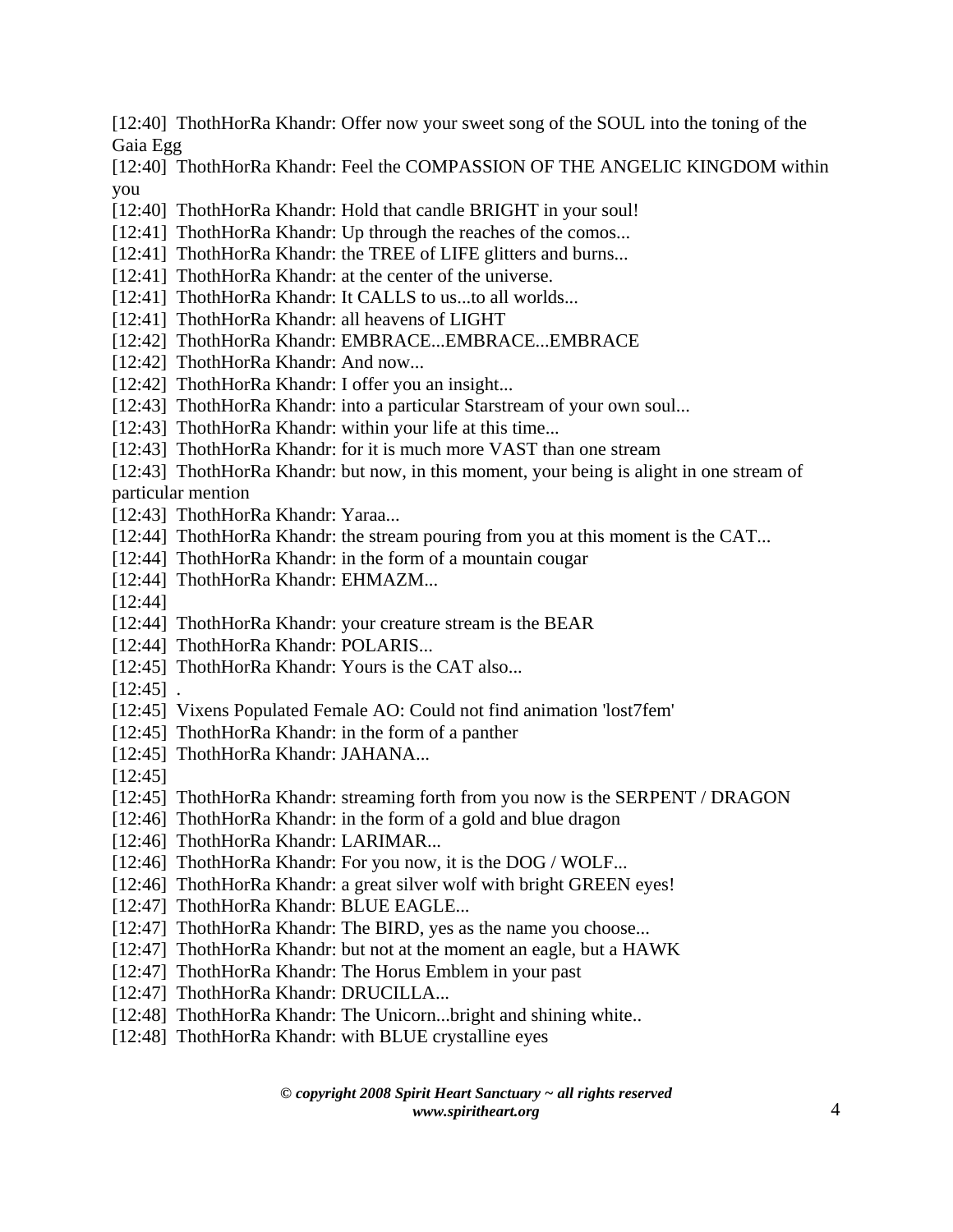- [12:48] ThothHorRa Khandr: LHASA...
- [12:48] Vixens Populated Female AO: Could not find animation 'lost7fem'
- [12:48] ThothHorRa Khandr: The CAT once again...a Cheetah, fast and free!
- [12:49] ThothHorRa Khandr: MAKALII...
- [12:49] ThothHorRa Khandr: The Cetacean in dolphin form...
- [12:49] ThothHorRa Khandr: gliding through the smoothe turquoise seaq
- [12:49] ThothHorRa Khandr: CHIRON...
- [12:50] ThothHorRa Khandr: the Starstream of the DEER,
- [12:50] ThothHorRa Khandr: which in this instance is the gazelle..most fleet of foot
- [12:50] ThothHorRa Khandr: fast and sure
- [12:50] ThothHorRa Khandr: sensitive to the scents in the wind
- [12:50] ThothHorRa Khandr: And Starheart...
- [12:51] ThothHorRa Khandr: The WOLF...BLACK as her Shekhinah.
- [12:51] ThothHorRa Khandr: With great amber eyes
- [12:51] ThothHorRa Khandr: To all of you, my Blessings profound.
- [12:52] JahanaChundra Quintessa: With Gratitude Anu Ka
- [12:52] ThothHorRa Khandr: We journey together...all in a new and developing journey of LOVE.
- [12:52] Chiron Chrzan: A hui hou me ke aloha ana' ole! (until we meet again, may you be
- blessed, protected and cared for with Love unmeasurable)!!!
- [12:52] Polaris Triellis: Anu Ka
- [12:52] Makalii Rhiadra: TY ThothHorRa
- [12:52] Larimar Questi: Ty vm
- [12:52] Drucilla Karu: Thank you so much Thoth Hor Ra
- [12:52] EHMAZM Gothly: Gratitude TY Anu KA
- [12:52] Yara Ragu: Anu Ka, THANK YOU!
- [12:52] Polaris Triellis: MANY THANKS THOTHORA
- [12:52] Lhasa Khandr: anu ka thoth thanks for everything
- [12:53] BlueEagle Scribe: bB
- [12:53] BlueEagle Scribe: bb
- [12:53] ThothHorRa Khandr: It is a new experience in certain ways for Illumined Ones as well!
- [12:53] ThothHorRa Khandr: For new creations require new pathways
- [12:53] BlueEagle Scribe: BARAKA
- [12:53] Makalii Rhiadra: Baraka Bashad
- [12:54] Chiron Chrzan: malu nui loa
- [12:54] ThothHorRa Khandr: I go now...please, stay ahwile and commune with one
- another...this is the place of friendship and love...develop it here among you.
- [12:54] Larimar Questi: Thank you very much
- [12:54] Makalii Rhiadra: Anu Ka
- [12:54] Polaris Triellis: Blessings
- [12:54] Larimar Questi: Anu Ka
- [12:54] Drucilla Karu: Anu Ka
- [12:54]